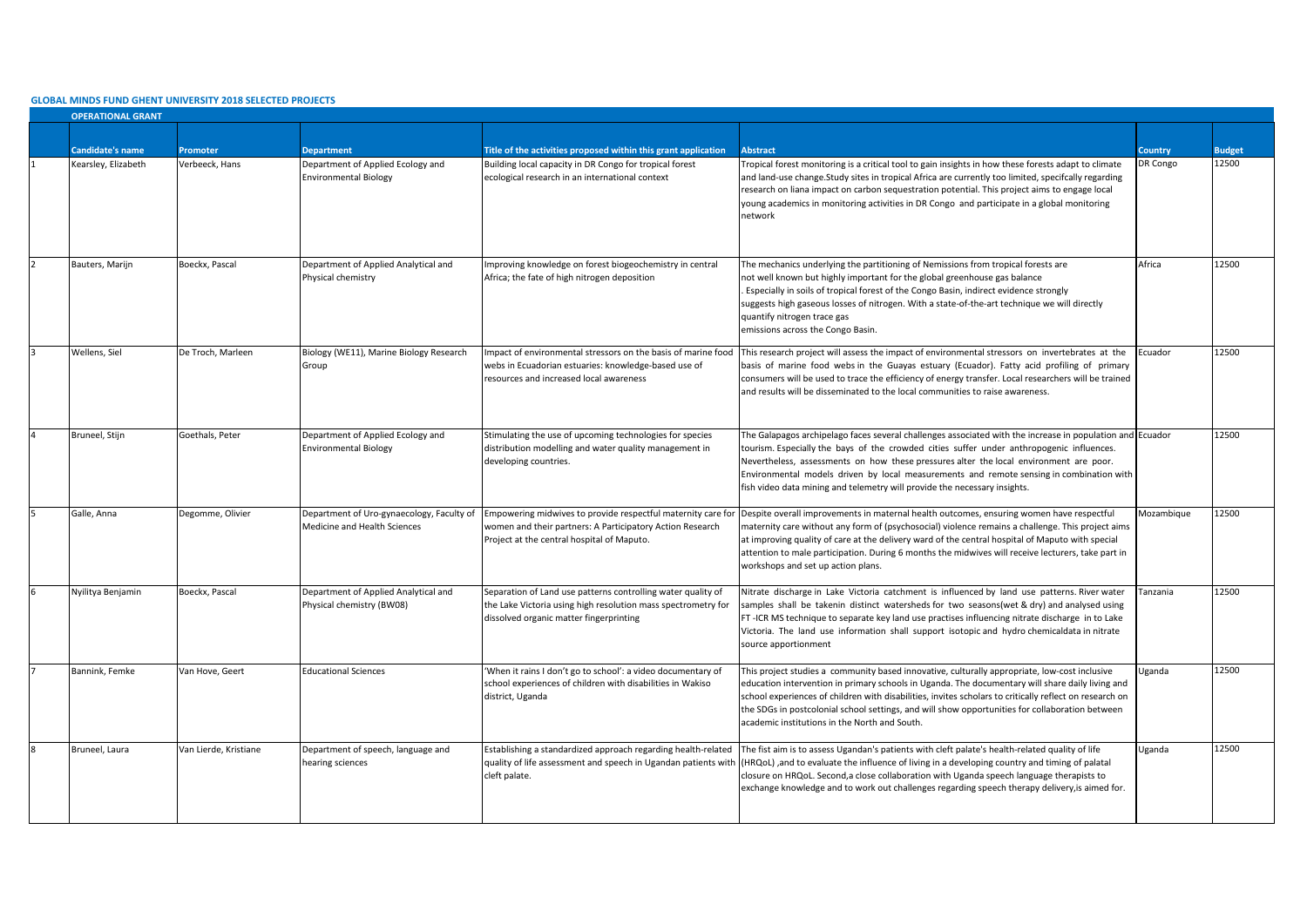|    | Hellemans, Tom                             | Eeckhout, Mia; copromoter<br>Van Bockstaele, Filip | Department of Applied Biosciences from<br>January 1st 2018: Food Technology, Safety<br>and Health (BW23) | Functional and nutritional advances of the application of<br>wheat flour with altered starch composition in extrusion<br>processes                                                                                                | The applicability of wheat varieties with specific starch prop erties (waxy to high-amylose) in (pre-<br>extruded food, will be studied in order to investigate their functional and nutritional added value)<br>and processing properties. More specific, they could aid in lowering the glycaemic index by<br>elevating the dietary fibre content or can be used to produce overall enhanced, energy dense<br>functional (emergency) food.                                                            | South Africa   | 12500 |
|----|--------------------------------------------|----------------------------------------------------|----------------------------------------------------------------------------------------------------------|-----------------------------------------------------------------------------------------------------------------------------------------------------------------------------------------------------------------------------------|---------------------------------------------------------------------------------------------------------------------------------------------------------------------------------------------------------------------------------------------------------------------------------------------------------------------------------------------------------------------------------------------------------------------------------------------------------------------------------------------------------|----------------|-------|
| 10 | Rottiers, Hayley                           | Messens, Kathy                                     | Department of applied sciences                                                                           | Sampling different fine flavour Ecuadorian cocoa varieties and<br>applying flavour analysis and state of the art genetic assays.                                                                                                  | Ecuador is known for its fine-flavour cocoa varieties such as Nacional but hybrids of less flavour<br>qualities (such as CCN51) are also cultivated. The ultimate goal is to map the genetic diversity of<br>Ecuadorian cocoa through genotype ident ification and to understand the factors influencing the<br>chocolate flavourdevelopment and the final liquor quality                                                                                                                               | Ecuador        | 12500 |
| 11 | Kerkhove, Thomas                           | De Troch, Marleen                                  | Biology (WE11), Marine Biology Research<br>Group                                                         | From DNA to dish: a molecular basis for sustainable tropical<br>shrimp fisheries                                                                                                                                                  | In Suriname, the tropical shrimp fishery for Atlantic seabob shrimp Xiphopenaeus kroyeri is<br>on its way to sustainability. In this project, the population structure of the species in the<br>broader Guianan Ecoregion will be investigated by applying Next Generation Sequencing. Local<br>stakeholders will be informed on the obtained results and how they can contribute to true<br>sustainability of the fishery.                                                                             | Suriname       | 12500 |
| 12 | Muñoz Saravia, Arturo                      | Janssens, Geert                                    | Nutrition, Genetics and Ethology DI07                                                                    | Gathering baseline information on aquaculture nutrition                                                                                                                                                                           | An estimation will be made about the amount of small fish caught from Titicaca Lake<br>(Bolivian part) as feed for trout in local aquaculture. Samples of these small fish as well as from<br>vegetal resources for indigenous fish will be collected and their nutritional value will be<br>determined. This will serve as baseline information for further steps in collaboration.                                                                                                                    | <b>Bolivia</b> | 12500 |
| 13 | Vanhove, Wouter                            | Van Damme, Patrick                                 | Plant Production (BW02)                                                                                  | Impact of agroforestry and pesticide sprayings on pest,<br>predator and pollinator insect populations on cocoa<br>(Theobroma cacao L.) plantations.                                                                               | Cocoa smallholders apply a wide variety of management practices. From 40 cocoa smallholders in<br>Sulawesi i) physical farm characterization as well as in terms of production and<br>management factors; and ii) insect sampling and identification<br>will be performed. This will allowto design a cocoa insect model in which the main and<br>interaction effects of farm and farm management characteristics on the different insect groups<br>s revealed.                                         | Indonesia      | 12500 |
| 14 | MUTUKU, Eunice Annah                       | CORNELIS, Wim                                      | Soil management                                                                                          | Visual evaluation of soils with contrasting texture and under<br>different soil management, Embu, Kenya                                                                                                                           | Soil physical quality is an important indicator of soil quality with several classical methods<br>available for its assessment. However, in countries such as Kenya, there is lack of means to<br>evaluate soil quality, particularly soil physical quality. Visual soil examination and evaluation<br>(VSEE) might therefore have a great potential in Kenya for use by smallholder, resource<br>constrained farmers.                                                                                  | Kenya          | 12500 |
| 15 | Mulat Muluken Girma                        | <b>Fievez Veerle</b>                               | Animal Production                                                                                        | Optimization of an on-farm diagnostic model for negative<br>energy balance in the context of tropical dairy farming                                                                                                               | The objective of this research project is to optimize an on-farm diagnostic mo del of<br>negative energy balance being developed in West Europe to crossbred dairy farming<br>in the tropics. In doing so, an experiment is established in Northern Ethiopia which will<br>allow identifying additional context specific variables to be incorporated to optimize the model.                                                                                                                            | Ethiopie       | 12500 |
| 16 | Mathys, Gillian                            | <b>Felicitas Becker</b>                            | <b>History Department</b>                                                                                | Countering the 'single narrative' in the eastern Congo: History<br>and storytelling as an avenue for transforming conflict and<br>building sustainable peace                                                                      | There is a 'single narrative' fuelling violence in the eastern Congo. It depicts the region as<br>violent today because it always has been violent, and it over-emphasizes ethnic antagonisms.<br>This project uses historical narratives and songs<br>from different communities that tell stories about a more cordial and less violent past to counter<br>this narrative and to build more peaceful societies.                                                                                       | DR Congo       | 12500 |
| 17 | Boeykens, Tessa                            | Bevernage, Berber                                  | <b>History Department</b>                                                                                | Living and telling historical (in)justice: participatory action<br>research in the community of Copal AA La Esperanza                                                                                                             | My project evaluates the transformative potential of storytelling in post-conflict settings. I<br>turn to participatory action research and participatory video in the community of Copal AA La<br>Esperanza in post-conflict Guatemala. This project aims to<br>wrap up the participatory and action components of this ongoing project by returning to the<br>community and finalizing the production of a co-created documentary                                                                     | Guatemala      | 12500 |
| 18 | Arashiro, Larissa Terumi<br>& Hartl, Marco | Rousseau, Diederik                                 |                                                                                                          | Department of Industrial Biological Sciences Exploring the performance of the wastewater treatment<br>system and its optimization using nvironmental technologies<br>the city of Jaén, Peru: Technical and Educational approaches | This collabor ation project aims to support international development through applied<br>research for improvements in local communities in terms of technical, social and educational<br>aspects. Current wastewater treatment systems will be studied and potential improvements,<br>including environmental technologies, will be identified in order to enhance their<br>performance. Additionally, an educational module will be conducted to expand<br>environmental awareness in Peruvian schools | Peru           | 12500 |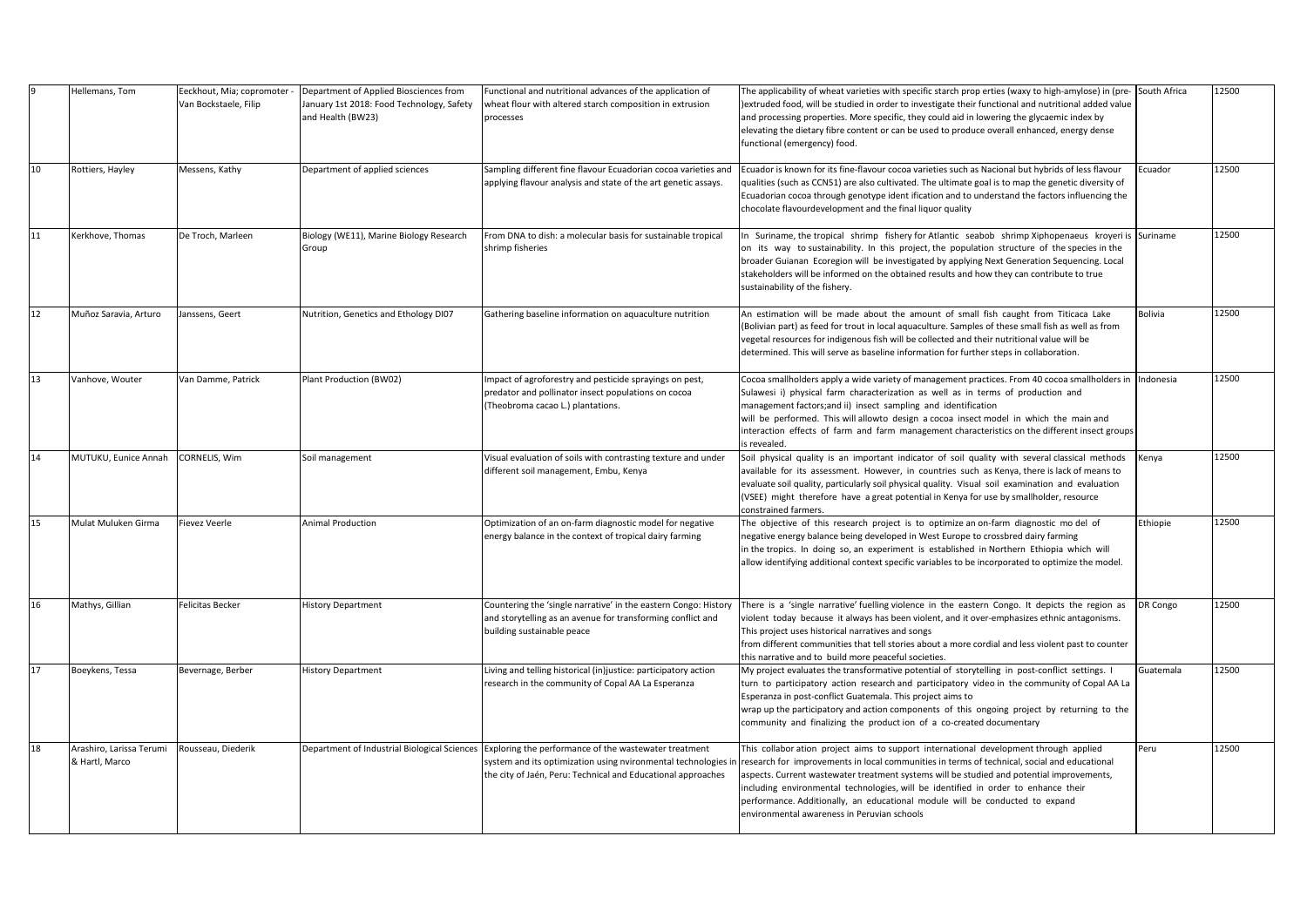| <b>CAPACITY BUILDING</b>                                                                          |                                                                                                                                                                                      |                                                                                                                                                                                                                  |                                                                                                                                                                                                        |                                                                                                                                                                                                                                                                                                                                                                                                                                                                                                                                                                            |                                             |               |
|---------------------------------------------------------------------------------------------------|--------------------------------------------------------------------------------------------------------------------------------------------------------------------------------------|------------------------------------------------------------------------------------------------------------------------------------------------------------------------------------------------------------------|--------------------------------------------------------------------------------------------------------------------------------------------------------------------------------------------------------|----------------------------------------------------------------------------------------------------------------------------------------------------------------------------------------------------------------------------------------------------------------------------------------------------------------------------------------------------------------------------------------------------------------------------------------------------------------------------------------------------------------------------------------------------------------------------|---------------------------------------------|---------------|
| Promoter                                                                                          | <b>Type of initiative</b>                                                                                                                                                            | <b>Department</b>                                                                                                                                                                                                | Title of the initiative                                                                                                                                                                                | <b>Abstract</b>                                                                                                                                                                                                                                                                                                                                                                                                                                                                                                                                                            | <b>Country</b>                              | <b>Budget</b> |
| 1 Diederik Rousseau                                                                               | research initiation                                                                                                                                                                  |                                                                                                                                                                                                                  | Short course + online course Department of Industrial biological sciences Capacity building and awareness raising on ecologically<br>engineered systems for wastewater treatment and reuse in<br>Kenya | This proposal entails the delivery of a short course at DeKUT on ecologically engineered systems<br>for wastewater treatment, tailored for academics and professionals from the Kenyan water<br>sector. In addition, course materials will be converted to an online form, available for DeKUT's<br>bachelor students civil engineering. Finally, three pilot-scale systems will be installed at DeKUT's<br>farm, which can be used for several generations of students and researchers to obtain practical<br>experience with this type of sustainable treatment systems. | Kenya                                       | 7.500         |
| 2 Prof. Dr. Godelieve<br>Gheysen & Dr. Sylvie De<br>Buck                                          | Conference                                                                                                                                                                           | Department of Molecular biotechnology                                                                                                                                                                            | Scientific innovation for a sustainable development of African<br>agriculture                                                                                                                          | IPBO will organize a conference discussing different pathways to improve crop production and to<br>create a sustainable and environmentally friendly agriculture for Africa that contributes to a<br>growing economy and food and nutritional security. Research groups of different departments<br>and faculties at UGent and their African partners will meet, share their work and experiences and<br>initiate or further develop collaborations.                                                                                                                       | Africa                                      | 15.000        |
| 3 Dr. ir.-arch. Luce<br>Beeckmans                                                                 | Research dissemination and<br>valorisation (book publication planning<br>and exhibition), conference<br>organisation (at UGent),<br>expanding research<br>collaboration (UGent-UCAD, | Department of Architecture and urban                                                                                                                                                                             | The city about to dissolve. The SICAP neighbourhoods of<br>Dakar: past, present, future.                                                                                                               | This application concerns the topic of colonial housing in Dakar and its post-colonial afterlife. The<br>objective of this initiative is fourfold: 1. Research dissemination and valorisation (through a book<br>project and exhibition) 2. International conference organisation at Ghent University 3. Expanding<br>research collaboration with African partners (UCAD) and capacity building of the own research<br>group 4. Setting up a new research project (targeting VLIR-UOS funding)                                                                             | Senegal                                     | 7.500         |
| Pascal Boeckx; Koen<br>Dewettinck; Kathy<br>Messens; Geert Baert;<br>Monica Höfte                 |                                                                                                                                                                                      | Set up of demonstration trials Department of Applied analytical and<br>physical chemistry; Department of Food<br>safety and food quality; Department of<br>Applied biosciences; Department of Crop<br>protection | Demonstrating environment x variety interaction for robust<br>cocoa production                                                                                                                         | Robust and fine flavoured cocoa varieties were "rediscovered" in DR Congo will be grown in a<br>variety x environment experiment in DR Congo, Uganda and Colombia. We aim to initiate a<br>system approach for cocoa research (from cocoa varieties over been production to chocolate<br>making), including demonstration and dissemination. This triple approach is unique and will be<br>transferred to the international cocoa industries.                                                                                                                              | <b>DR</b><br>Congo, Uganda a<br>nd Colombia | 15.000        |
| Frof. Dr. Nele De Belie                                                                           | A visiting researcher,<br>collaboration research,<br>conference, preliminary<br>research                                                                                             | Department of Structural engineering                                                                                                                                                                             | Capacity building on the use of supplementary cementitious<br>materials<br>with Indonesia                                                                                                              | The project includes preliminary research on ferronickel slag (XRF and leaching analysis) to<br>identify the pozzolanic properties (estimated by the amount of CaO+SiO2+Fe2O3) and heavy<br>metal content. The use of such by-products for sustainable infrastructure is also the topic of an<br>explorative mission to three institutions from Indonesia in order to discuss research collaboration<br>opportunities.                                                                                                                                                     | Indonesia                                   | .500          |
| 6 Prof. Sarah De Saeger; Dr<br>Marthe De Boevre: Dr.<br>Melody Ndemera; Dr.<br>Loveness K. Nyanga | Capacity building results<br>dissemination workshop and<br>subsistence farmers' training<br>in Zimbabwe                                                                              | Department of Bio-analysis                                                                                                                                                                                       | RESULTS DISSEMINATION - HUMAN DIETARY EXPOSURE TO<br>MYCOTOXINS IN ZIMBABWE AND RELATED RISK ASSESSMENT<br><b>AND MANAGEMENT</b>                                                                       | In Zimbabwe, a dissemination workshop will be organised on mycotoxins, targeting key<br>individuals strategic to the policy-making process (government ministries, academia and health<br>practitioners). Furthermore, a fieldwork exercise will be organised to create awareness among<br>farmers on this food safety problem. A mycotoxin-management strategy and practical solutions -<br>as proposed in the PhD research of Dr. Melody Ndemera- will be communicated.                                                                                                  | Zimbabwe                                    | 9.583         |
| 7 Iván Loaiza Alamo                                                                               | Summer course /training<br>/exchange of researchers to<br>establish research<br>collaboration                                                                                        | <b>Department of Biology</b>                                                                                                                                                                                     | TRACEseafood: Traceability and trophodynamics of seafood<br>species of the Punta San Juan marine protected area (Peru)                                                                                 | A field sampling campaign will be conducted along the coastline of Punta San Juan (South Peru) in<br>order to collect marine invertebrates that are locally consumed. Environmental parameters will be<br>analysed and traceability and food quality (contaminants) of the organisms will be measured.<br>Local researchers and students will be trained in up-to-date techniques in marine food web<br>ecology and ecotoxicology.                                                                                                                                         | Peru                                        | 15.000        |
| 8 Prof. Dr. Godelieve<br>Gheysen; Dr. Silvia<br>Travella                                          | <b>Explorative mission</b>                                                                                                                                                           | Department of Molecular biotechnology                                                                                                                                                                            | Boosting research and innovation of orphan crops in South<br>Africa to underpin food security                                                                                                          | IPBO will organize an explorative mission to South African universities working on orphan crops to South Africa<br>present UGent research in plant molecular sciences and exchange about local ongoing research on<br>orphan crops. The aim is to explore future research and education collaborations between UGent<br>and South Africa, which will contribute to improving the productivity, adaptability and utilization<br>of indigenous orphan crops.                                                                                                                 |                                             | .500          |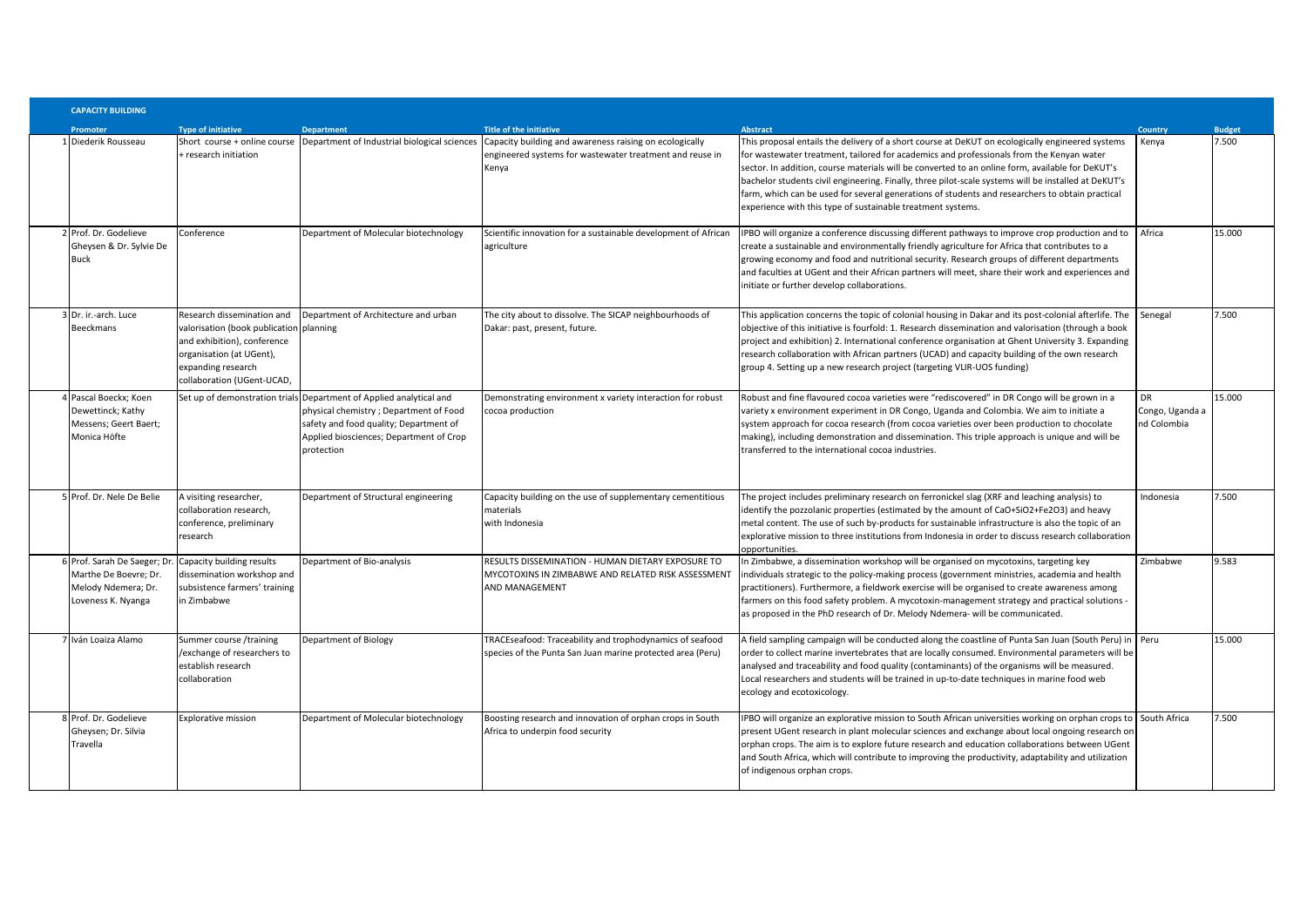| 9 Ciska De Ruyver; Sarah<br>De Saeger; Prof. José<br>Lami; José Diana Di<br>Mavungu | Explorative missions +<br>seminars on tropical<br>pharmacy                                                                                                                                                  | Department of Bio-analysis                                                                                                                                     | Exploring collaboration with the Faculty of Pharmaceutical<br>Sciences at the University of Kinshasa (DRC) with focus on<br>tropical pharmacy          | An explorative mission of cooperation on educational and / or research level between the<br>Faculties of Pharmaceutical Sciences at the University of Kinshasa and at UGent will be performed<br>on the leading theme of "Tropical Pharmacy". Areas of future cooperation will be investigated by<br>visiting both faculties and organizing meetings and focus groups on the theme. During the stay,<br>the visiting partner will also give lectures on the theme at the receiving faculty for academics and<br>students. | DR Congo                                                                                                                                                                         | 14.940 |
|-------------------------------------------------------------------------------------|-------------------------------------------------------------------------------------------------------------------------------------------------------------------------------------------------------------|----------------------------------------------------------------------------------------------------------------------------------------------------------------|--------------------------------------------------------------------------------------------------------------------------------------------------------|---------------------------------------------------------------------------------------------------------------------------------------------------------------------------------------------------------------------------------------------------------------------------------------------------------------------------------------------------------------------------------------------------------------------------------------------------------------------------------------------------------------------------|----------------------------------------------------------------------------------------------------------------------------------------------------------------------------------|--------|
| 10 Saskia CRUCKE; Jacob<br><b>VERMEIRE; Mirjam</b><br>KNOCKAERT                     | <b>Explorative mission</b>                                                                                                                                                                                  | Department of Human Resource<br>Management and Organizational Behaviour; agenda<br>Department of Innovation,<br><b>Entrepreneurship and Service Management</b> | Social entrepreneurship in South Africa: Towards a research                                                                                            | The project aims to set up research with scholars and practitioners in South Africa to gain insights South Africa<br>in how social entrepreneurship can be enhanced in order to tackle societal challenges such as<br>poverty, social exclusion and ecological damage.                                                                                                                                                                                                                                                    |                                                                                                                                                                                  | 6.050  |
| 11 Koenraad Bogaert<br>Karen Büscher<br>Jeroen Cuvelier                             | nnovative teaching methods<br>on development<br>issues: Fieldwork training and<br>study trip                                                                                                                | Department of Conflict and Development<br><b>Studies</b>                                                                                                       | Research Practice and Fieldwork in the Global<br>South                                                                                                 | Within the course 'Research Practice and Fieldwork' three fieldwork-trips are organized aiming to<br>provide our students with a unique pedagogical experience in order to broaden their scope and<br>create critical awareness about contemporary development issues. This GMF allows us to<br>elaborate a program based on cocreation and the pedagogical participation of local development<br>stakeholders and academic partners and to organize a dissemination event led by the students.                           | Morocco and<br>Uganda                                                                                                                                                            | 14.884 |
| 12 prof.dr. Jeroen Adam<br>(lead), prof.dr. Bert<br>Suykens                         | 1) Internal academic<br>workshop (venue: Ghent<br>University)<br>2) Public policy workshop,<br>organized in collaboration<br>with the Conflict Research<br>Unit, Clingendael Institute<br>(venue: Brussels) | Department of Conflict and Development<br><b>Studies</b>                                                                                                       | Democracy, elections and violence: a call for a<br>renewed policy agenda                                                                               | This workshop aims at (i) initiating academic exchange on the global phenomenon of violent<br>democracies; (ii) enhancing interaction with a policy audience about the consequence of the<br>emergence of these violent democracies for the global postCold War peacebuilding architecture.<br>The workshop will result in the publication of a set of policy briefs, published with the co-<br>organizing partners.                                                                                                      | Philippines<br>(South partner);<br>Nicaragua,<br>Guatemala,<br>Indonesia. Kenva<br>and South Africa<br>(content)                                                                 | 7.500  |
| 13 Dimas Rahadian Aji<br>Muhammad; Koen<br>Dewettinck                               | Explorative mission                                                                                                                                                                                         | Department of Food safety and food quality                                                                                                                     | Expanding partnership and exploring opportunities to develop<br>collaborative chocolate research centre and spin-off business<br>model in<br>Indonesia | This project consists of 2 main activities: (1) determining the most potential and marketable<br>chocolate product in Indonesia using a survey and sensory evaluation technique; and (2)<br>developing research centre and spin-off business model. A roundtable discussion to formulate the<br>chocolate research centre and spin-off business model will be conducted based on the<br>information obtained from the first stage.                                                                                        | Indonesia                                                                                                                                                                        | 7.500  |
| 14 Prof. dr. Ilse Derluyn<br>Coordinator of CESSMIR)                                | nternational Conference                                                                                                                                                                                     | Department of Social Work and Social<br>Pedagogy / CESSMIR                                                                                                     | 1st Annual CESSMIR Conference: Needs and Care Practices for<br>Refugees<br>and Migrants                                                                | The interdisciplinary Centre for the Social Study of Migration and Refugees (CESSMIR) is<br>organising an international conference concerning the needs of and care practices for refugees<br>and migrants. This conference has a unique interdisciplinary, transdisciplinary and transnational<br>perspective in which not only researchers, but also practitioners and policy makers from different<br>disciplines gathered to actively discuss the central theme.                                                      | Burundi,<br>Cameroon, DR<br>Congo, Ethiopia,<br>Guinea, Kenya,<br>Niger, Rwanda,<br>Senegal, South<br>Africa, Tanzania,<br>Uganda,<br>Palsteinian<br>territories,<br>Philippines | 15.000 |
| 15 Maarten Hendriks (PhD)<br>Tessa Boeykens (PhD),<br>Julie Schiltz (PhD)           | A conference in form of a film<br>estival for<br>participatory action<br>researchers working with<br>visual<br>methods in the "Global<br>South"                                                             | Department of Conflict and Development<br>Studies; Department of History; Department<br>of Special Needs Education                                             | Participatory Video Festival                                                                                                                           | This film festival creates a space for researchers working with Participatory Video (PV) in the<br>South to share and discuss their projects with a diverse audience of academics, filmmakers and<br>development cooperation actors. The festival also aims to build the capacity of the participants in<br>the promising method of PV by providing practical methodological workshops on video editing,<br>impact and dissemination, and co-creation.                                                                    | DR Congo,<br>Guatemala, South<br>Sudan                                                                                                                                           | 15.000 |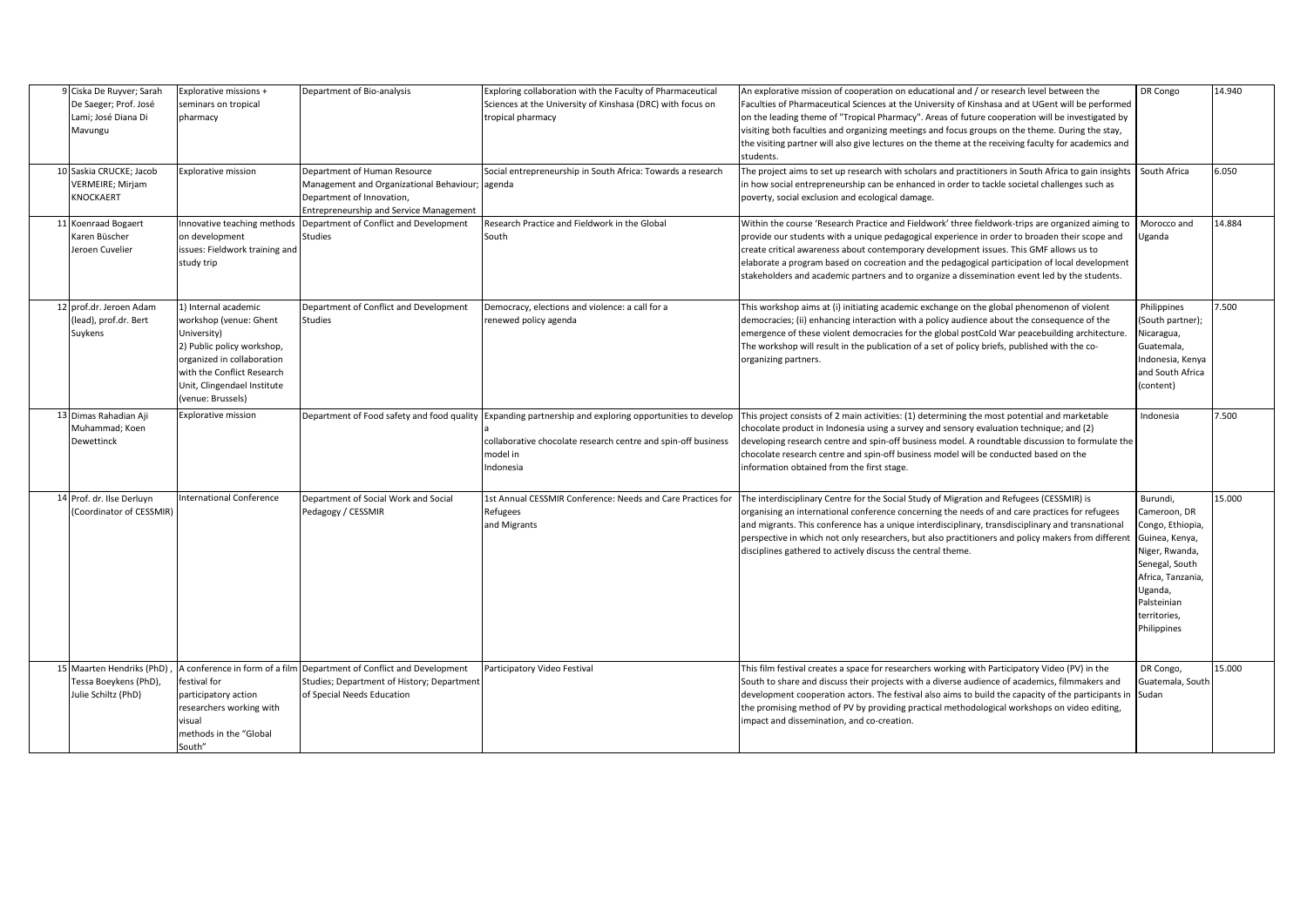| 16 Suykens & Drs. Steven<br>2-day workshop<br>Schoofs                        | Department of Conflict and Development<br><b>Studies</b> | (Silent) Voices from the Field: Exploring New<br>Avenues for Collaborative Research | This initiative explores new avenues for research collaboration by organizing a workshop with<br>Ghent University researchers and their research collaborators from the Global South. Focusing on<br>both the research activities and the educational responsibilities of the department, the workshop<br>aims to provide an original and innovative contribution to the emerging debate about the role<br>and position of research collaborators.                                                                                                                                                                                                                                                                                                                                                                                                                                                                                                                                                                                                                                                                                               | Burundi, DR<br>Congo, Rwanda,<br>Uganda,<br>Philippines,<br>Guatemala, India,<br>Bangladesh | 14.750 |
|------------------------------------------------------------------------------|----------------------------------------------------------|-------------------------------------------------------------------------------------|--------------------------------------------------------------------------------------------------------------------------------------------------------------------------------------------------------------------------------------------------------------------------------------------------------------------------------------------------------------------------------------------------------------------------------------------------------------------------------------------------------------------------------------------------------------------------------------------------------------------------------------------------------------------------------------------------------------------------------------------------------------------------------------------------------------------------------------------------------------------------------------------------------------------------------------------------------------------------------------------------------------------------------------------------------------------------------------------------------------------------------------------------|---------------------------------------------------------------------------------------------|--------|
| 17 Koen Vlassenroot<br>Valorisation and publication<br>of a research project | Department of Conflict and Development<br><b>Studies</b> | Valorisation and publication of a research project                                  | The activities will include, finalization and valorisation for a book under contract with Oxford<br>University Press. The work in project will include translating primary data from Swahili,<br>Kinyarwanda, French to English and editing final manuscript in English. The published book<br>content will feature in a creative website that can be used as a tool in classrooms, and available to<br>the public. This project will also allow for creation of a first draft of syllabus for a graduate class on<br>the topic. It will also allow me to create a syllabus for a course that can be taught in graduate<br>school at Ghent and at USIU-A and elsewhere. Apart from presenting findings and presenting the<br>forthcoming book in events exhibitions and conferences, the process also will include<br>opportunities to create new institutional affiliation between Ghent University and USIU-Africa as<br>well as strengthen other institutions that are involved in the politics of return project led by Prof.<br>Vlassenroot that inspired the finalization of this book and creation of a new course and teaching<br>tools. | Rwanda, Uganda, 7.500<br>Burundi.<br>Tanzania and DRC                                       |        |
| 18 Vanreusel Ann<br>Network event                                            | <b>Biology</b>                                           | OORI ('Oceans of Opportunities, Rivers of Ideas')                                   | The event will take place during 4 days. Each session (per half a day) of the event will start with<br>one or two key note speakers, several other speakers will follow with pitch presentations. At the<br>end of a session a wrap up, round the table discussion will take place. The following sessions will<br>be organized: policy-NGO; policy- Academia/Education; policy-Government and policy-Corporate<br>sector. Also network reception will take place and an optional joint cultural activity at the end.                                                                                                                                                                                                                                                                                                                                                                                                                                                                                                                                                                                                                            | Peru, Kenya                                                                                 | 14.900 |
| 19 Van Damme, Patrick<br>International conference                            | Plants & Crops                                           | Tropentag2018 - Global food security and food safety: the role<br>of universities   | Tropentag2018 is a development-oriented and interdisciplinary conference. It addresses issues of Global South<br>resource management, environment, agriculture, forestry, fisheries, food, nutrition and related<br>sciences in the context of rural development, sustainable resource use and poverty alleviation<br>worldwide. The conference brings together scientists, students, graduates, development experts,<br>funding organisations and experts from international partner organisations around the world.                                                                                                                                                                                                                                                                                                                                                                                                                                                                                                                                                                                                                            |                                                                                             | 15.000 |

| <b>SENSITIZING EVENTS</b>                            |                           |                                                               |                                                                                                                              |               |  |  |  |
|------------------------------------------------------|---------------------------|---------------------------------------------------------------|------------------------------------------------------------------------------------------------------------------------------|---------------|--|--|--|
| <b>Promoter</b>                                      | <b>Type of initiative</b> | <b>Department</b>                                             | <b>Title of the initiative</b>                                                                                               | <b>Budget</b> |  |  |  |
| 1 Maertens Rakoen, Thas                              | Conference                | X (students United Nations Youth                              | <b>Ghent Model United Nations</b>                                                                                            | 3500          |  |  |  |
| olivier, Pollet Hanne                                |                           | Mouvement)                                                    |                                                                                                                              |               |  |  |  |
|                                                      |                           |                                                               |                                                                                                                              |               |  |  |  |
| 2 Sara Willems, Pierre                               | Information event         | Faculty of Medicine and Health Sciences                       | Meet&Greet the international development                                                                                     | 2925          |  |  |  |
| vanden Bussche, Tjamina                              |                           |                                                               | experts: information event on the possibilities in development cooperation for family physicians and specialists in training |               |  |  |  |
| Hamerlynvk                                           |                           |                                                               |                                                                                                                              |               |  |  |  |
| 3 Geert Janssens, Sofie Van Information session with |                           | Faculty of Veterinary Medicine                                | Towards a sustainable relationship for public private partnership in livestock development in the Global South.              | 3500          |  |  |  |
| Waeyenberge, Koen Van panel discussion               |                           |                                                               |                                                                                                                              |               |  |  |  |
| Troos                                                |                           |                                                               |                                                                                                                              |               |  |  |  |
| 4 Wietse Claeys, Samuel                              | Conference (one day)      | Faculty of Medicine and Health Sciences -                     | SCORA - The Stigma Challenge                                                                                                 | 2500          |  |  |  |
| Van Cleepmut                                         |                           | students                                                      |                                                                                                                              |               |  |  |  |
| 5 Sara De Meyer,                                     | Lecture/debate            | Faculty of Medicine and Health Sciences                       | How do norms influence adolescent health?                                                                                    | 3420          |  |  |  |
| Christophe Ramont                                    |                           |                                                               |                                                                                                                              |               |  |  |  |
| <sup>6</sup> Geert Janssens, Annelies                |                           | Lecture plus think tank meetin Faculty of Veterinary Medicine | Working with and in developing countries on wildlife conservation                                                            | 2625          |  |  |  |
| De Cuyper                                            |                           |                                                               |                                                                                                                              |               |  |  |  |
| 7 Stephen Chigbo, Kevin                              | Conference                | African Platform Ghent University                             | International Students Conference 2018 What Next?                                                                            | 3500          |  |  |  |
| Tanyi Jong Dzi, Annelies                             |                           |                                                               |                                                                                                                              |               |  |  |  |
| Verdoolaege                                          |                           |                                                               |                                                                                                                              |               |  |  |  |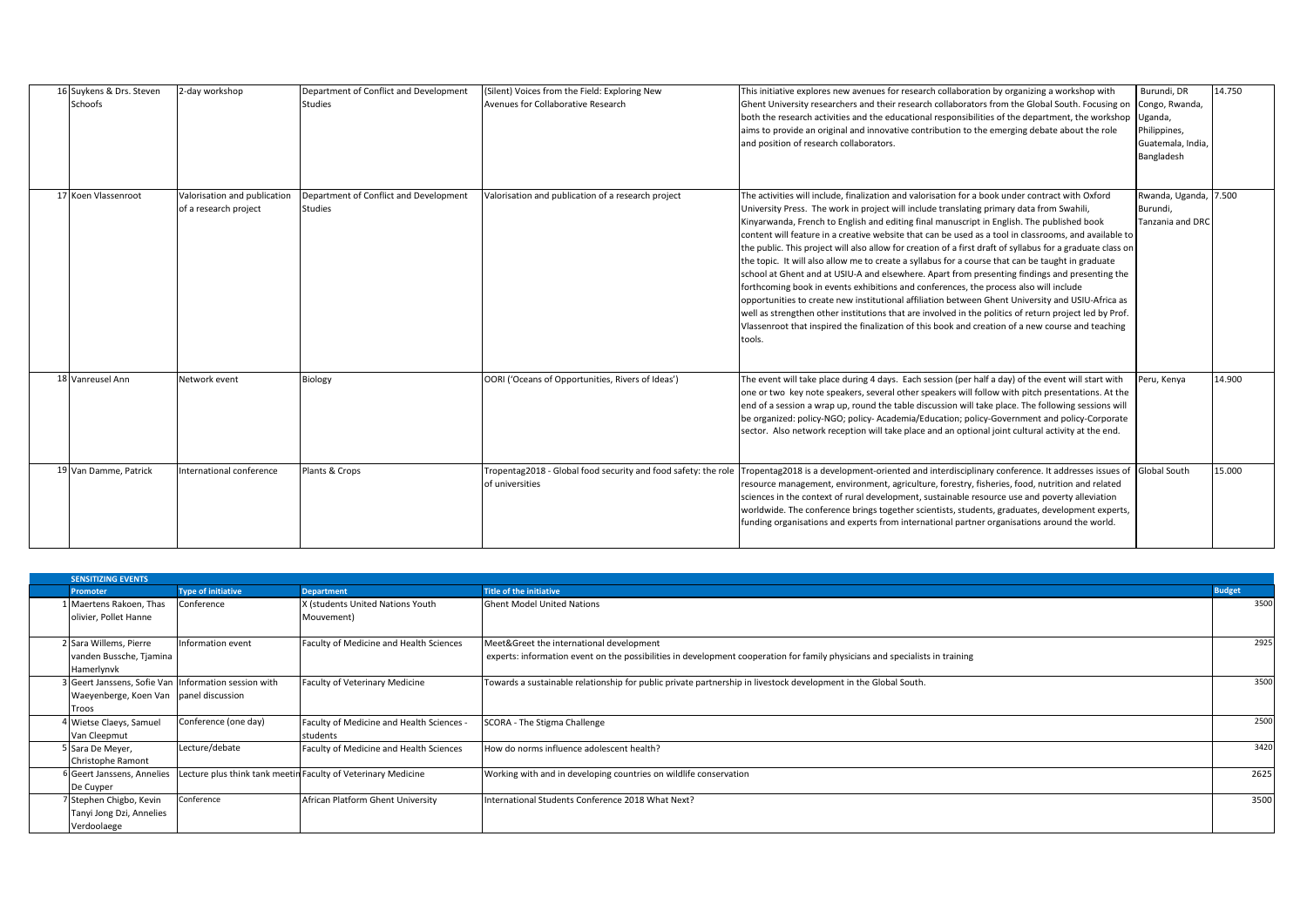| <b>STRATEGIC INSTITUTIONAL PARTNERSHIPS (SIP)</b> |                            |                                     |                                                                                                                                                          |              |               |  |  |  |
|---------------------------------------------------|----------------------------|-------------------------------------|----------------------------------------------------------------------------------------------------------------------------------------------------------|--------------|---------------|--|--|--|
| <b>Promoter</b>                                   | <b>Partner Institution</b> | <b>Department</b>                   | <b>Title of the initiative</b>                                                                                                                           |              | <b>Budget</b> |  |  |  |
| 1 Luc Duchateau                                   | Jimma University           | Faculty of Veterinary Medicine      | Expanding the research collaboration and PhD capacity building between Ghent and Jimma Universities: Adding new research disciplines and reinforcing the |              | 25000         |  |  |  |
|                                                   |                            |                                     | existing ones.                                                                                                                                           |              |               |  |  |  |
| 2 Koen Dewettinck                                 | Can Tho University         | Food Technology, Safety and Health  | Strengthening valorisation of joint research with Can Tho University                                                                                     | Vietnam      | 25000         |  |  |  |
| 3 Peter Goethals                                  | <b>ESPOL</b>               | Animal Sciences and Aquatic Ecology | UGent-ESPOL integrated solutions partnership                                                                                                             | Ecuador      | 25000         |  |  |  |
| 4 Stef Slembrouck                                 | University of the Western  | Department of Linguistics           | Turning Diversity into Capacity                                                                                                                          | South Africa | 25000         |  |  |  |
|                                                   | Cape                       |                                     |                                                                                                                                                          |              |               |  |  |  |

| <b>SHORT RESEARCH STAYS (SRS)</b>             |                     |                                           |                                                                                                                                                                                                        |                                                                                                                                                                                                                                                                                                                                                                                                                                                                                                                                                                                                                                                                                                                                                                                                                                                                                                                                                                                                                                                               |                             |  |  |
|-----------------------------------------------|---------------------|-------------------------------------------|--------------------------------------------------------------------------------------------------------------------------------------------------------------------------------------------------------|---------------------------------------------------------------------------------------------------------------------------------------------------------------------------------------------------------------------------------------------------------------------------------------------------------------------------------------------------------------------------------------------------------------------------------------------------------------------------------------------------------------------------------------------------------------------------------------------------------------------------------------------------------------------------------------------------------------------------------------------------------------------------------------------------------------------------------------------------------------------------------------------------------------------------------------------------------------------------------------------------------------------------------------------------------------|-----------------------------|--|--|
| <b>Visitor</b>                                | Promoter            | <b>Department</b>                         | <b>Title / Type SRS</b>                                                                                                                                                                                | <b>Abstract</b>                                                                                                                                                                                                                                                                                                                                                                                                                                                                                                                                                                                                                                                                                                                                                                                                                                                                                                                                                                                                                                               | <b>Country of Residence</b> |  |  |
| 1 Kebede Mathewos<br>Temesgen                 | Janssens Geert      | Nutrition, Genetics and Ethology (DI07)   | Cooperation on tilapia nutritional ecology paper / Scientific<br>article or research paper                                                                                                             | This study of food and feeding biology of O. niloticus in Lake Langeno, Ethiopia was conducted<br>from March 2014 to February 2016. Fish samples were collected monthly by different mesh sizes<br>of gillnets. Totally, seven food items were identified from the stomach contents. Phytoplankton<br>was the mainly consumed food preys. Phytoplankton and detritus were the dominant food preys<br>in dry season and zooplankton and macrophytes were highest in wet months. The contribution of<br>phytoplankton, zooplankton and insects were slightly highest in small sized groups (<10 cm),<br>whereas detritus, macrophytes and fish parts were highest in larger size groups (>20 cm).<br>Generally, food items of plant origin were dominated the stomach contents, typically associated<br>with less protein content than animal origin food items. The dietary pattern of Nile tilapia in Lake<br>Langeno shifts with size and season, aspects that might warrant further study in view of<br>aquaculture applications as well as climate change. | Ethiopia                    |  |  |
| 2 THAI, Thuy Thi Ngoc                         | Anselme Derese      | Family medicine and Primary Healthcare    | Integration of Family Medicine(FM) in undergraduate Medica<br>Education in Vietnam: impact, barriers and lessons learnt /<br>Research or project proposal                                              | The PhD will study if and how the introduction of a clerkship in family medicine increases the PHC Vietnam<br>competency of undergraduate students and their inclination to choose for a career in FM. The<br>Stay will increase the research capacity of the candidate and of the department she is heading in<br>Can Tho, and the development research capacity of department of Family Medicine and PHC of<br>Ghent University.                                                                                                                                                                                                                                                                                                                                                                                                                                                                                                                                                                                                                            |                             |  |  |
| 3 NGABAZA SISA                                | Longman Chia        | Centre for Research on Culture and Gender | Young women's work in neoliberal global contexts: A case of                                                                                                                                            | The study explored women's participation in the call centres industry in South Africa. Data was<br>call centres in South Africa / Scientific article or research paper collected through surveys, focus groups and individual interviews with young women who worked<br>in selected call centres, and qualitative data was analysed thematically. The study is shaped by the<br>SDG 5 and Agenda 2063's imperatives for gender equality and empowerment of women and<br>young people.                                                                                                                                                                                                                                                                                                                                                                                                                                                                                                                                                                         | South Africa                |  |  |
| Ntirumenyerwa Mihigo,<br><b>Blaise-Pascal</b> | Cliquet An          | European, Public and International Law    | Legal frameworks for the Payment for Ecosystem Services in<br>the Congo Basin as a contribution to sustainable development<br>/ Research or project proposal & Scientific article or research<br>paper | The research reveals the weaknesses of the existing laws on Payment for Ecosystem Services and<br>provides recommendations to improve the legal system for a better preservation of ecosystem<br>services and contribute to the achievements of the Sustainable Development Goals (SDGs) in the<br>DRC.                                                                                                                                                                                                                                                                                                                                                                                                                                                                                                                                                                                                                                                                                                                                                       | DR Congo                    |  |  |
| 5 CHISHUGI, BAHATI                            | Walraevens Kristine | Department of Geology                     | Groundwater and Surface Water Interaction in the Berg River<br>Catchment. Recharge and Discharge Estimation / Scientific<br>article or research paper &<br><b>PhD</b> finalization                     | Groundwater and surface water resources are often conjunctively used in most African countries<br>while the interaction processes between these resources remains unknown. The lack of<br>knowledge leads to severe water balance uncertainties and water quality degradation, and<br>consequently failures of water management politics. The research's results will provide a sound<br>scientific tools for decision making on sustainable utilisation of water within a river catchment.                                                                                                                                                                                                                                                                                                                                                                                                                                                                                                                                                                   | <b>DR Congo</b>             |  |  |
| 6 Asfaha, Tesfaalem<br>Ghebreyohannes         | Nyssen, Jan         | Geography                                 | Rain - vegetation cover - river morphology in the northern<br>"Science for Peace" / Research or project proposal &<br>Scientific article or research paper                                             | Based on our earlier PhD research, we intend to develop two scientific articles on linkages<br>Horn of Africa; consolidation of research findings and scope for between rainfall, vegetation cover and the dynamics of river morphology. This will be at the base<br>of the development of a transboundary research proposal in the context of recent peace between<br>Ethiopia and Eritrea, and contribute to the preparation/revision of a VLIRTEAM project.                                                                                                                                                                                                                                                                                                                                                                                                                                                                                                                                                                                                | Ethiopia                    |  |  |